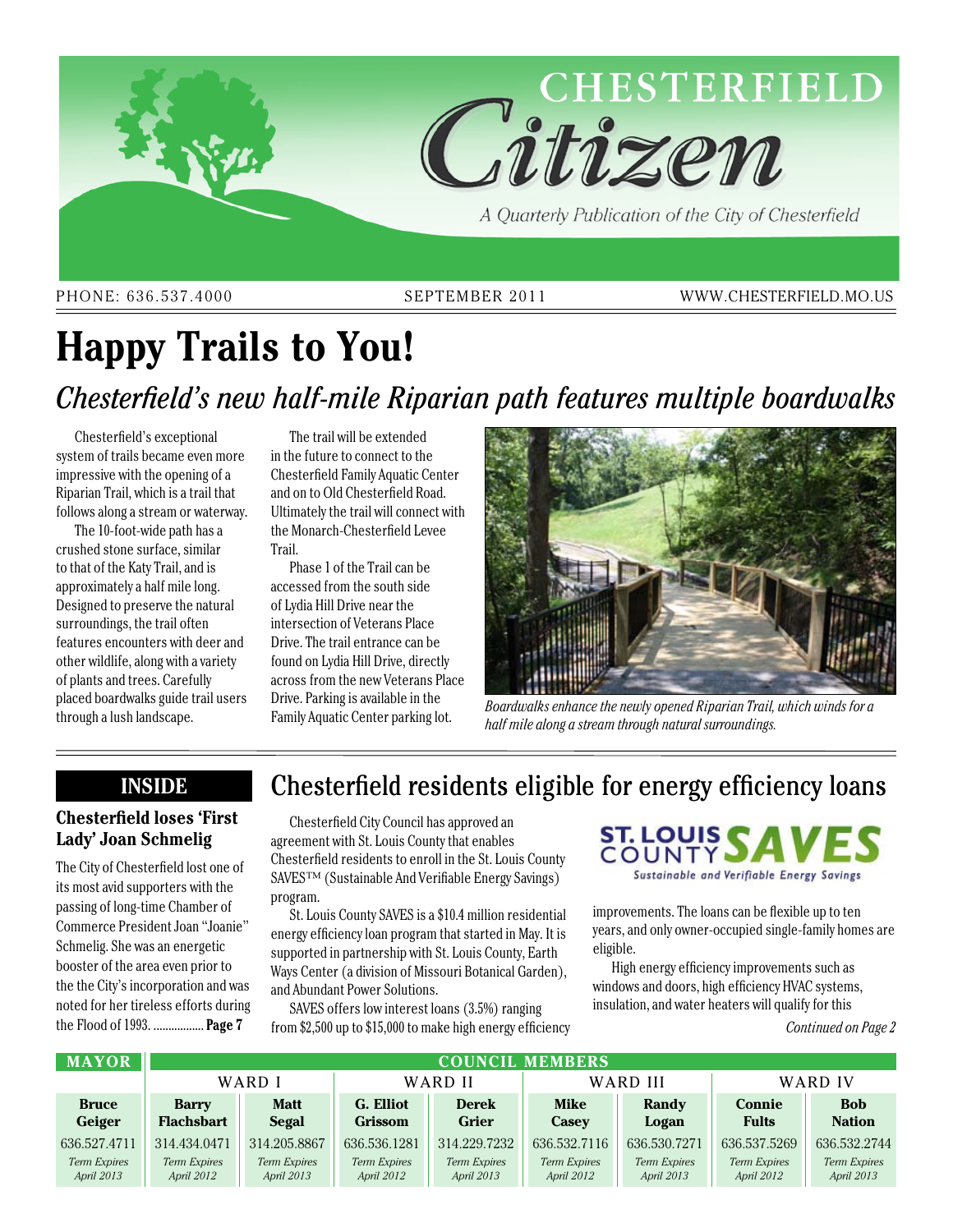Mayor's



# Despite a sluggish national economy, Chesterfield's trends are positive

During my first few months as mayor, many exciting things have happened in the City. Heading the list is the opening of the amphitheater, completion of the first phase of the Riparian Trail in central city, and the soon to be completed first phase of Eberwein Park that will include our first dog park.

Additionally, many new businesses opened in Chesterfield, and our staff in the economic development and planning divisions and I have had several meetings with developers to discuss potential new projects. For the fourth consecutive month this year, all of our operating funds have seen an increase in sales tax revenues compared to this time last year. As the summer draws to an end, I am pleased to say that Chesterfield continues to show signs of increased economic activity.

There are a number of events that are either planned or have already occurred that will add to this economic activity, both for Chesterfield as well as the entire region. The East–West Gateway Council of Governments recently approved \$128.7 million to fund construction of a new Boone Bridge over the Missouri River. The project will replace the current narrow west bound bridge.

The current east bound lanes will switch to west bound lands and the newly built section will handle east bound traffic. Construction could start as soon as late 2012, improving an important link to St. Charles County and I-70.

We have seen significant activity in the retail sector. In the Valley, Big Lots opened in the former Circuit City location, and Gordmans and Aldi are under construction on the east side of Home Depot in the Chesterfield Commons, with plans to be open this fall. Ross Dress for Less, similar to TJ Maxx or Marshall's, announced plans to open in the former Linen's & Things in March 2012. This will be one of the company's first locations in the St. Louis market. At the Mall, BAM recently opened in the former Borders location. Both the Commons and Mall have occupancy rates around 95% or higher, so they have done a great job keeping spaces open and occupied!

On the dining front, Tahoe Joe's, a West Coast steak house known for its hardwood charbroiled cooking method and Lake Tahoe lodge ambiance, will be opening its first restaurant in the St. Louis market in the former Home Town Buffet location. St. Louis Sippery recently opened at Long and Edison, where one can indulge in a piece of gooey butter cake or have a gluten free cupcake! If you like frozen yogurt, Lancia's and FroYo offer two new places to try. With over 150 choices, diners can always find something to their liking in Chesterfield!

While it's exciting to talk about all the new stores and restaurants, it's important to recognize existing businesses that are growing and creating jobs. The Missouri Higher Education Loan Authority (MOHELA) plans to add 169 new jobs over the next 18 months. The Spirit of St. Louis Airport is investing in its future with a \$4 million real estate purchase and is seeing an increase in flights, which are up more than 10% from 2010. Businesses such as Insituform Technologies and Reinsurance Group of America continue to gain contracts and grow their business base as well.

With all of this good news, we are optimistic that even better and more exciting days are ahead for our great City of Chesterfield.

Harne Heiger

**Bruce Geiger, Mayor**

# SAVES

program. These improvements can only be installed by St. Louis County SAVESauthorized contractors.

This program is being done to ensure families save money on energy costs, improve the comfort and value of their homes, and to help make St. Louis County a greener community.

For further qualification criteria and more information, visit www.stlouiscountysaves.com

### **Chesterfield Citizen**

*(Continued from page 1)* Published four times a year by the City of Chesterfield.

| <b>Chesterfield City Hall</b> |                         |  |  |  |
|-------------------------------|-------------------------|--|--|--|
| 690 Chesterfield Parkway West |                         |  |  |  |
| Chesterfield, MO 63017-0670   |                         |  |  |  |
| Phone:                        | 636.537.4000            |  |  |  |
| Email:                        | info@chesterfield.mo.us |  |  |  |
| Web:                          | www.chesterfield.mo.us  |  |  |  |

#### **Facebook**

You can follow your city on Facebook. Look for City of Chesterfield, MO and "Like" pages of interest to receive updates from various departments.

# City offers a free seminar for document preparation

In conjunction with National Preparedness Month, discover the important items and documents that persons in your household would need in case of a natural disaster, life crisis or untimely death. Kimberly Meredith, professional organizing consultant, will share details on how you can be proactive in being prepared in the event of an unforeseen emergency.

The free event will be held on Thursday, Sept. 22 at 7 p.m. in the Council Chamber at City Hall, 690 Chesterfield Parkway West.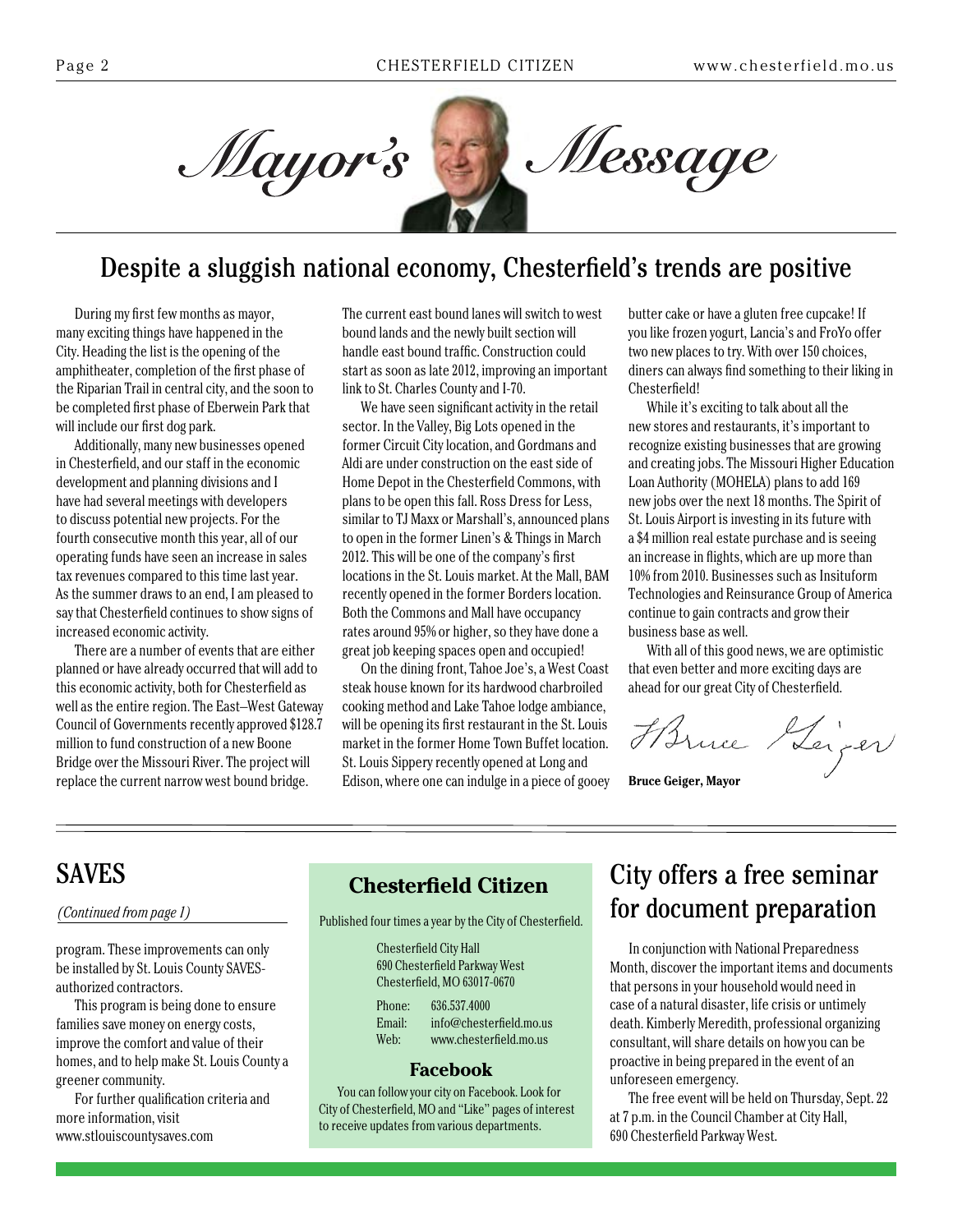### **Police**

# **Neighbors are encouraged to get together on Oct. 4**

Chesterfield residents are invited to participate in the 28th annual National Night Out on Tuesday, Oct. 4. **Night Out**

This crime prevention event promotes police-community partnership, crime prevention, and neighborhood unity. It also sends a message to criminals that neighborhoods are organized and fighting back against crime.

The event is from 6:30-9 p.m. Citizens are asked

**Tuesday, Oct. 4 For more info: 636.537.3000**

to lock their doors, turn on outside lights, and head outdoors on porches, lawns, and steps visiting

with neighbors. Chesterfield police officers will be visiting residents in many neighborhoods during the event.

For further information about participating, contact Officer Joe Smith at the Chesterfield Police Department at jsmith@chesterfield.

mo.us or 636.537.3000.



# Police offer free gun locks

The St. Louis area has experienced several recent tragedies involving accidental, and fatal, gun discharges by small children. In an effort to remind residents of the danger of firearms kept in the home, the Chesterfield Police Department has a limited number of cable-style gun locks available to assist in safely securing your firearms.

Any citizen interested in receiving a free gun lock can obtain one at City Hall. Remember, it is a firearm owner's responsibility to not only know how to properly handle the firearm but also to properly secure it in a safe manner in the home!



# Winter Warm Up set for November

The City of Chesterfield will once again be participating in the "Warner's Winter Warm Up," sponsored by the Kurt Warner Foundation.

This event, founded by former Rams quarterback Kurt Warner and wife Brenda, allows residents to donate gently used coats that are later passed along to individuals in need. The collection will be held in November with a drop off point at City Hall.

The exact collection dates will be announced later on the City's web site.

# AARP driver safety course scheduled Oct. 11, City Hall

The Chesterfield Police Department announces a cooperative effort with the American Association of Retired Persons in providing the AARP Driver Safety Program.

The program is the nation's first and largest classroom driver improvement course. It reviews the rules of the road with an emphasis on defensive driving practices. The four-hour course is taught in a single morning session and does not involve a test. The fee is \$12 for AARP members, \$14 for nonmembers.

 Graduates of the course may be eligible to receive discounts from their auto insurance carriers.

 The course will be held on Tuesday, Oct. 11, from 9 a.m. to 1 p.m. at City Hall. Reservations are required.

For further information or to reserve a seat, contact Officer Paul Powers at 636.537.6769 or ppowers@chesterfield.mo.us.

# Bicycle safety need not be all uphill – helmets help save lives, prevent injuries

Hopefully, as a parent, you wouldn't dream of letting your children ride in the front seat of your family car without a seat belt. Would you let them jog along a busy Interstate? Would you let them go in the deep end of the pool if they didn't know how to swim?

How about riding a bicycle without a helmet?

Most people don't associate riding a bike without a helmet as being as dangerous as these other activities, but in 2009 there were 630 fatalities from bicycling and over 51,000 traffic related injuries. Every year more than 300,000 children under the age of 14 are treated in emergency rooms for bicyclerelated injuries. However, deaths are down by 58 percent from 2000, thanks to increased helmet use.

So how difficult would it be to convince your child that bike

helmets are cool? Not difficult at all. The key to bike safety is to have your child realize at an early age that bike riding is fun, but it cannot be done without a helmet.

Parents should model good behavior from the start. On family bike rides, make sure that all the members of the family have helmets. Explain, just as a seat belt can save lives, so too can the simple task of wearing a helmet. Just like

refusing to move your car until everyone is belted, children should not be allowed to ride their bikes until helmets are on.

Positive examples can be found in many places. Professional bicyclists wear helmets in all races. BMX racers have theirs on, too. Parents can point out that even police officers who ride their bikes to protect the public wear helmets.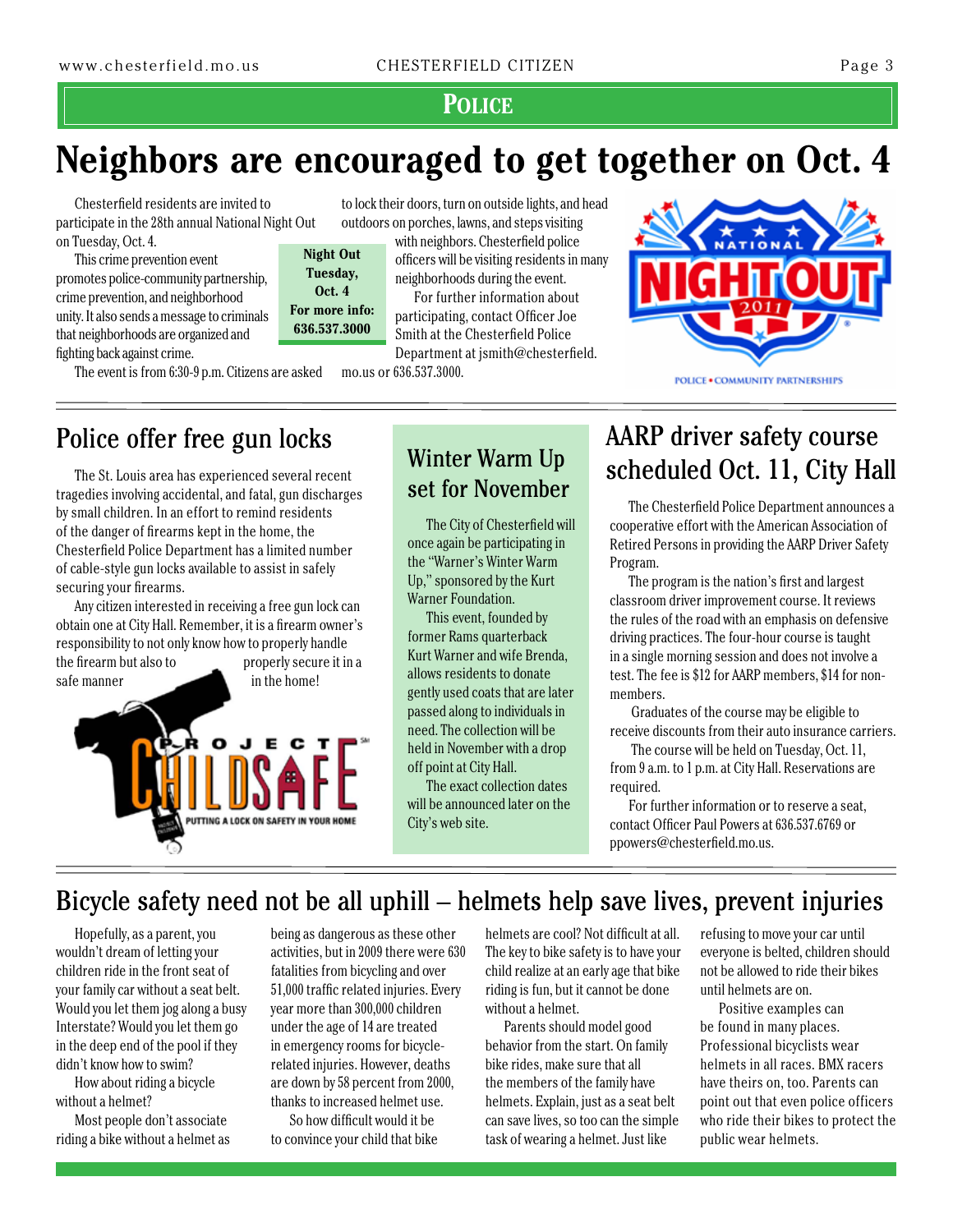# **PLANNING & PUBLIC WORKS CONSIDERING**

# **Road Work**

*December is target for completion of the Lydia Hill extension*



Work continues to connect Lydia Hill Drive with August Hill Drive.

Progress is being made as installation of the box culvert is complete, and Chesterfield Creek is now routed through the culvert. Storm sewers are being installed, and the grading operation continues.

Road construction began in August, and it should be substantially complete this December. The road will then provide a direct connection between Chesterfield Parkway West and Baxter Road.



# *Improvements planned at Long, Wild Horse Creek, Kehrs Mill*

The long awaited improvements to Long Road and Wild Horse Creek Road are quickly approaching. The project is financed by the Chesterfield Valley Transportation District (TDD) through a 3/8-cent sales tax collected by businesses in the Chesterfield Valley.

Bids on the project will be taken this fall and work is scheduled for completion in Summer 2013. This work involves improving Long Road to a full five lanes to Wild Horse Creek Road and eliminating the flood gate at the railroad tracks. The bridge on Wild Horse Creek Road is also being replaced.

St. Louis County will be managing the project and has committed to keeping Long Road open to traffic during

construction. But there will be delays and irregular pavement, so using alternate routes is suggested.

During the project, Kehrs Mill Road must be temporarily closed at Wild Horse Creek Road for a 30-day period. That closure is planned to begin in mid-June 2012 to minimize the impact on schools. During this time, Wild Horse Creek Road east of Long Road will also be closed. This work is complicated by the relocation of a 42" water line, which can only be completed during the low-use winter months.

As they become available, updates will appear at www.stlouisco.com/PropertyandRoads. Search for "Wild Horse Creek."

# **Committees**

# Unwanted drugs can be safely handed in during event at City Hall

Chesterfield residents are getting another safe, responsible way to dispose of unwanted prescription and over-the-counter drugs.

On Saturday, Oct. 29, the Citizens Alliance for Positive Youth (CAPY), in partnership with the Chesterfield Police Department and the Drug Enforcement

Agency, are sponsoring another Prescription Drug Take Back Event.

**Drug Take Back Oct. 29 10 a.m.-2 p.m. City Hall**

Increasingly, prescription and over-the-counter drugs are being used by teens and youth at parties or for experimentation. Even over-thecounter drugs can have unexpected and adverse health effects. The collection event helps limit the improper use or abuse of these drugs and keeps them out of the watershed, allowing for proper disposal.

The event will be at City Hall, 690 Chesterfield Parkway West, from 10 a.m.-2 p.m.

CAPY meets at 7:30 p.m. on the second Tuesday of the month at City Hall. More information can be found at www.chesterfield.mo.us, by emailing dweiss@chesterfield. mo.us, or calling 636.537.4000.

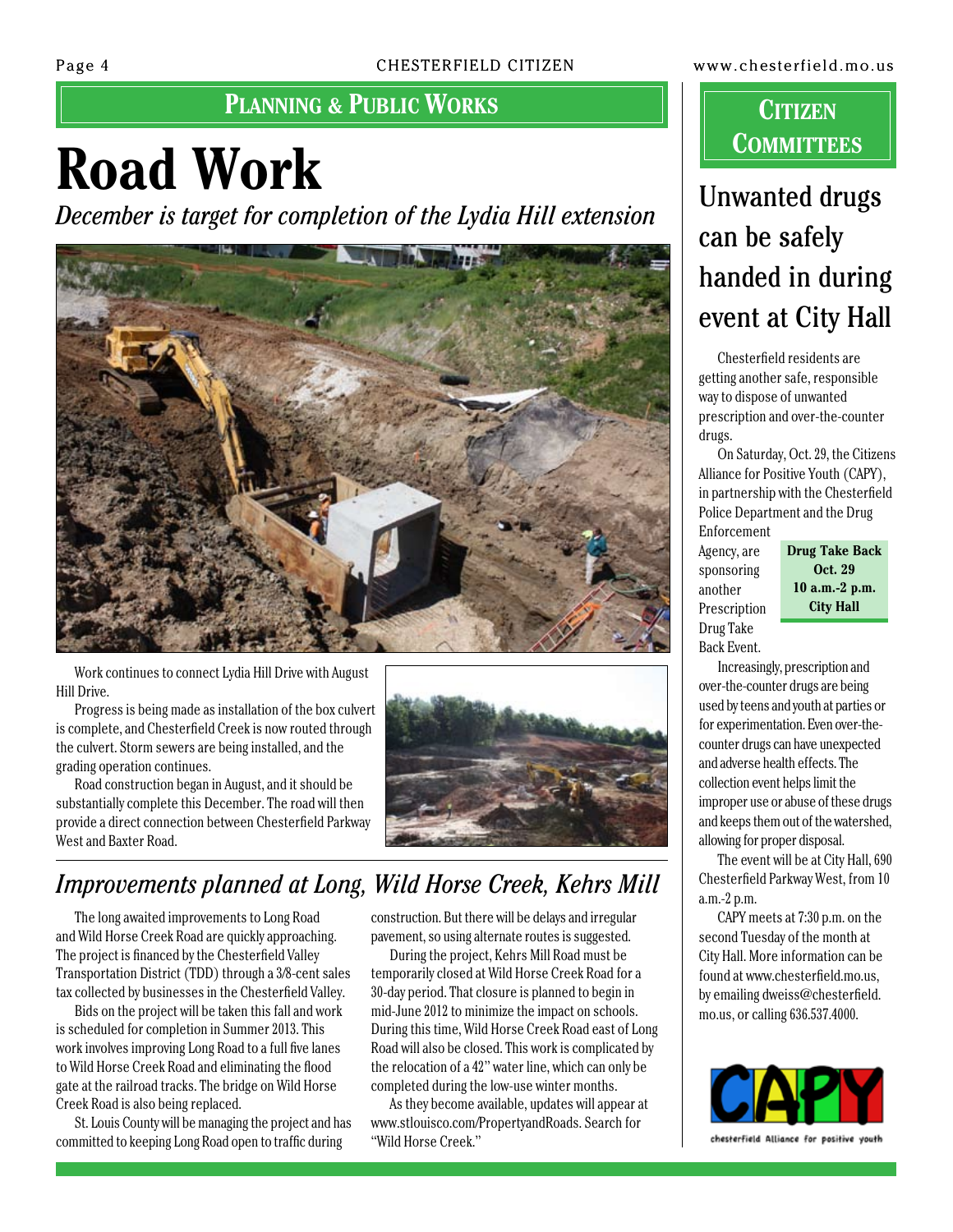### **Citizen Committees**

# **City's top yards earn awards from Beautification Committee**

The Chesterfield Beautification Committee is pleased to announce the 2011 winners of the biennial Beautification Award for Wards 2 and 3. This award is given in recognition of the hard work and commitment that these Chesterfield residents give to beautifying their yards and neighborhoods.

• June winners are Mary & Mike Fedak at 639 Stablestone Drive and the Stacey & Brad White family at 16305 Wilson Farm Drive.

• July winners are Priscilla Dawn Baker of 3 Pittsfield Court and Ursula & John Kittner, 1915 Sumter Ridge Court.

 The next Beautification Awards will be presented in 2013.

Next summer brings the 5th Biennial Garden Tour. Chesterfield proudly selects prime private gardens in the area and arranges public tours so citizens can view these masterpieces.

For more information of the Beautification Awards and the Garden Tour, contact City Hall at 636.537.4000 or www.chesterfield.mo.us.



*Mary and Mike Fedak, 639 Stablestone Drive*

## *June winners*



*Stacey & Brad White family, 16305 Wilson Farm Dr.*

## *July winners*



*Ursula & John Kittner, 1915 Sumter Ridge Court*

# Chesterfield lawn pro shares tips to get yards in shape this autumn

*Priscilla Dawn Baker, 3 Pittsfield Court*

#### **By Brian Winka**

*Parks Maintenance Supervisor*

Fall is a good time to get on track for a great lawn next spring. Here's a summary of lawn care tips for established tall fescue and Kentucky bluegrass in Chesterfield:

Apply fertilizer in September and November. One pound of nitrogen per 1000 square feet is a good rule of thumb for fall fertilization. Apply again in May only if the lawn will be watered through the summer.

Maintain a grass height of 2.5 to 3.5 inches, even into November. Tall fescue can be mowed higher than Kentucky bluegrass. Mowing height can be dropped for the first spring cutting to remove dead grass blades.

Water in the fall only enough to prevent wilting. If you overseed, keeping the seed moist is the best thing you can do. It must stay moist to germinate, and when it does germinate, the seedlings will die if they dry out.

Aerate your lawn in the fall before you seed so water and air get down to the root zones of your grass.

Seed in September through mid-October. Sometimes, the weather gets ugly before we reach mid-October, with cold snaps, rain and thunderstorms, etc., so don't wait until the last moment. Seed will germinate when daytime temperatures are consistently 68° to 85° F (soil temperature approximately 55°).

Spring is not a good time to seed. It will germinate, come up well, but when summer hits, and the fescue hasn't had time to develop a root system, the heat will take it out. Also, if you seed in the spring, you won't be able to put down preemergents in those areas, so you may have a weed problem. Use about 6-8 pounds of grass seed per 1,000 sq. ft. for tall fescue, and 2-3 pounds per 1,000 sq. ft. if you are planting Kentucky bluegrass.

For dandelions and clover prevention, herbicides are most effective in the fall. Spray in late October or early November on a sunny day that is 50 degrees or warmer.

When the leaves start falling, be sure to remove them from the lawn or mulch them with a mulching



mower. Leaves will block sunlight from reaching the grass blades so don't allow a buildup on the lawn.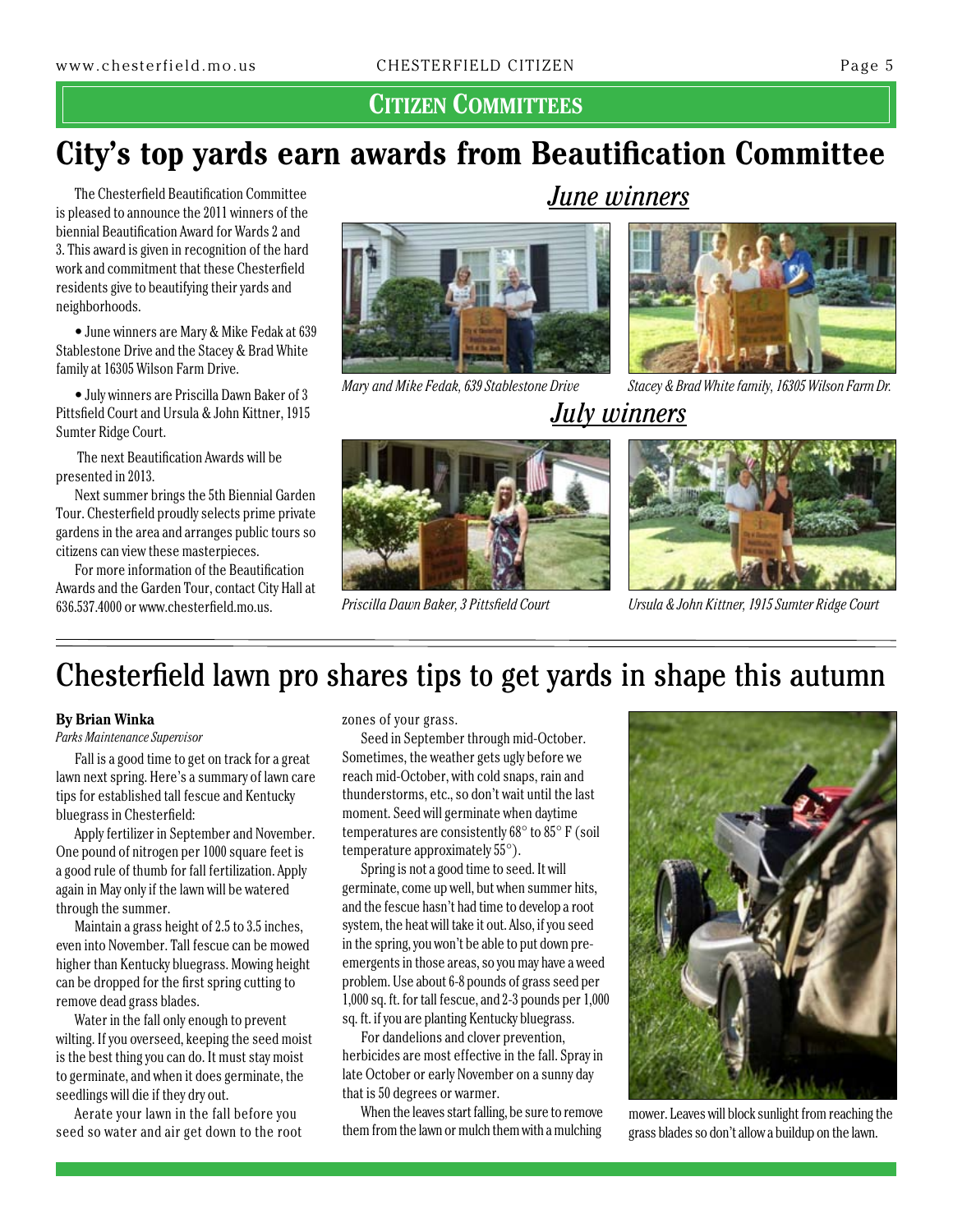## **Citizen Committees**

# **Opportunities abound for environmental work, recycling**

#### **Repairing the Riparian at Eberwein Park**

The Citizens Committee for the Environment is hosting an event that will allow our community's youth to help create the new Eberwin Park. It is scheduled Saturday, Oct. 15, 11 a.m.-1 p.m.

The Committee received a grant from the Missouri Wildlife Federation to assist with the cost of installing native plants along the pond in the park grounds. Children of all ages are encouraged to help plant native flora in the park's riparian zone.

Additionally, participants will enjoy kites, Frisbees, hula hoops, and pinwheels, which will be available in limited quantities. A light lunch will also be provided following the planting.

Partners for the event include PNC Bank, Home Depot, Dierbergs, Ameren/Pure Power, Remains, Inc., St. Louis Community College – Wildwood, and the Chesterfield Parks and Recreation Citizens Advisory Committee.

Participants are asked to bring a shovel or trowel. Parking for the rain-or-shine event is limited at Eberwein Park, but additional adjacent parking can be found on the west parking lot of Dierbergs Market Place shopping center. This event qualifies as a Stellar Green Youth Team event.

#### **Stellar Green Youth Team**

Are you a young person who cares about the environment? Would you like to be recognized for your efforts and assist the Citizens Committee for the Environment in its numerous community events? Any youth (kindergarten through college) can participate with the CCE in three conservation events, projects or programs and become part of the Stellar Green Youth Team.

More information is available on the City's web site by searching for "Stellar Green."

#### **Chesterfield family chosen for native landscape front yard makeover**

The Missouri Botanical Garden/Shaw Nature Reserve, the Missouri departments of Conservation and Agriculture/Grow Native!, and the St. Louis Chapter of the National Wild Ones, chose the Neal Rose family in Bridle Creek subdivision for a front yard makeover. Up to \$1,500 native flora and other landscape materials will be installed in the Rose yard, starting this September.



*Volunteers are needed to help install native plants Oct. 15 on sections of the riparian such as this.*

#### **Expanded Fall Recycle Drive**

Bring your single-stream recyclables (paper, glass, plastics) along with linens and old clothes to the expanded fall recycle drive Oct. 22-30, on the Dierbergs' parking lot along Clarkson Road. Please follow the guidelines posted on the bins.

#### **America/Missouri/Chesterfield Recycles Day set for Nov. 5 at Parks building**

Saturday, Nov. 5 – Parks Administration & Maintenance Facility, 17891 N. Outer 40, 9 a.m.-noon

This annual event offers the opportunity for residents to responsibly dispose of and recycle numerous household items. New partners this year include Habitat for Humanity and Midwest Recycling, offering Styrofoam recycling! Items that are being collected – and sponsors – at the free, convenient drive-thru event include:

- All single stream items such as newspaper, glass, and plastics – Allied Waste
- Plastic planting pots and light bulbs Home Depot
- Electronics (TVs, computers, small appliances) – WITS
- Used clothing, linens, and paired shoes REMAINS, Inc.
- Shredding of confidential documents (5 box limit) – CINTAS
- Styrofoam and #6 plastics (please bag separately) – Midwest Recycling
- New and used building materials and home supplies – Habitat for Humanity's ReStore program.

### Book on Chesterfield's history covers wide range of topics

After conducting five years of research and compiling hundreds of pieces of information, the Chesterfield Historical Commission recently released a book, *Chesterfield, Missouri – From Untamed Wilderness to Thriving Municipality.*

A wide range of topics by eight authors begin with an overview of Chesterfield's pre-history and ends in 2010. Other topics include the life of early German immigrants in the area, Burkhardt Historical District, the railroad, businesses, churches, a POW camp at Chesterfield, the 1967 tornadoes, and the 1993 flood.

The hardbound book is 196 pages and sells for \$25 at Chesterfield City Hall, the Chamber of Commerce, and Chesterfield Arts. For more information call 636.537.4000.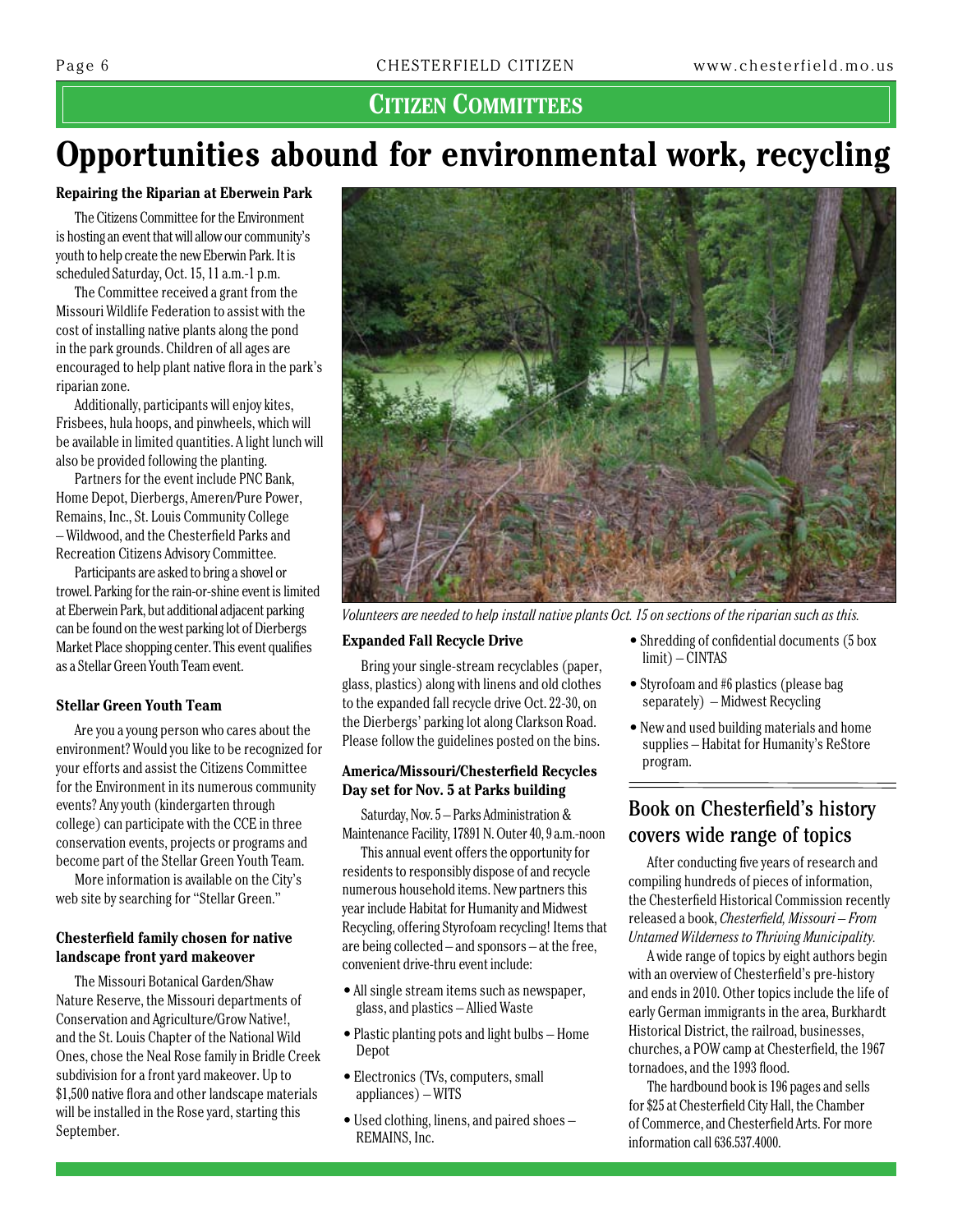# **IN REMEMBRANCE: JOAN SCHMELIG | COMMUNITY ORGANIZATIONS**

# **Chesterfield pioneer, Chamber of Commerce president passes away**

Chesterfield's "First Lady" and 2010 Citizen of the Year passed away on Saturday, Aug. 6, 2011, at age 70.

Joan "Joanie" Schmelig was the president of the Chesterfield Chamber of Commerce for more than 25 years – longer than the City of Chesterfield has been incorporated. Noted Mayor Bruce Geiger: "Joanie helped make Chesterfield what it is today – a complete community, with thriving commercial centers and quality recreational opportunities. She had a unique and long-lasting impact upon our community and will be greatly missed."

Ms. Schmelig was known for her tireless energy and for her willingness to always go the extra mile on behalf of the greater Chesterfield community. City Administrator Mike Herring commented:

"Before Chesterfield became a city, Joan Schmelig was the Mayor/ City Administrator/Judge and Jury! Yet, when the city incorporated, in 1988, she vigorously worked to forge a strong partnership, between the Chamber of Commerce and our city government. When the Flood of 1993 was imminent, she led efforts to communicate to all of the Valley businesses and even worked to fill sandbags. During and after the flood, she worked tirelessly and was committed to the Valley's recovery and to assisting those most affected by the flood. I have tremendous respect for Joan Schmelig and am honored to have known and worked with her!"

Ms. Schmelig was instrumental in establishing numerous events that Chesterfield residents look forward



*Joan "Joanie" Schmelig*

to each year, such as the Summer Concerts in Faust Park and the Gumbo Flats Pumpkin Run. Having been an avid softball player and coach, Joanie was also involved in the initial group of leaders who secured and helped purchase the property for what is now the Chesterfield Valley Athletic Complex.

Among her other awards and accomplishments, Ms. Schmelig was honored by Progress 64 West in 2009 with the "Excellence in Community Development Award" and she was given the "Top Level Award" by the Chamber of Commerce Executives in Missouri in 1994.

She is survived by her husband, Richard Schmelig; a son, Greg Schmelig; a daughter and sonin-law, Cindy and Michael Blake; grandchildren, Madison, Corbin and Sheridan Schmelig, Hunter and Isabella "Izzy" Blake; mother, Hilda Meyer (nee Small); and sisters, Marion Pleis and Janet Nichols.

# Chamber's Pumpkin Run set Oct. 29

### *10th annual event includes popular Children's Fun Run*

Hundreds are expected to lace up their running shoes for the Chesterfield Chamber of Commerce's 10th Annual Gumbo Flats Pumpkin Run/Walk, Saturday, Oct. 29.

The Chamber is proud to celebrate the 10th anniversary of this annual event, which is considered a fall tradition for many. The 10K (6.2 miles) and the 5K (3.1 miles) courses are out and back. The Chamber again will host a half-mile Children's Fun Run for ages 8 and under. Costumes are encouraged, for kids and adults alike!

Following the race there will be a

"Finish Line" breakfast/lunch buffet for all participants at no extra cost. Local businesses and restaurants supply an array of fruits, bagels, doughnuts, sandwiches, pizza, frozen custard and other items to show their appreciation to participants.

**Pumpkin Run Oct. 29 Early registration: \$20 chesterfieldmochamber.com or www.active.com**

Late registration begins at 6:30 a.m. with the run/walk starting at 8 a.m. Run/Walk begins at the corner of Long Road and Edison in Chesterfield Valley. The Children's Fun Run begins at 9 a.m.

Early registration is \$20 and race day registration is \$25. Early registration for youth age 9 to 14 is \$15 and \$20 on race day. Children's Fun Run for ages 8 and under is \$10.

Applications are available at the Chesterfield Chamber of Commerce office, 101 Chesterfield Business Parkway, Chesterfield, MO 63005 or at chesterfieldmochamber.com. Participants can also register online at www.active.com, by searching for "Gumbo Flats Pumpkin Run." There is a nominal online registration surcharge. A portion of this year's proceeds will benefit Wings of Hope.

The first 1,000 registered participants to pick up race packets receive a classic long sleeve t-shirt. Shirt sizes will be on a first come, first served basis.



*Tables of goodies await participants of Pumpkin Run/Walk.*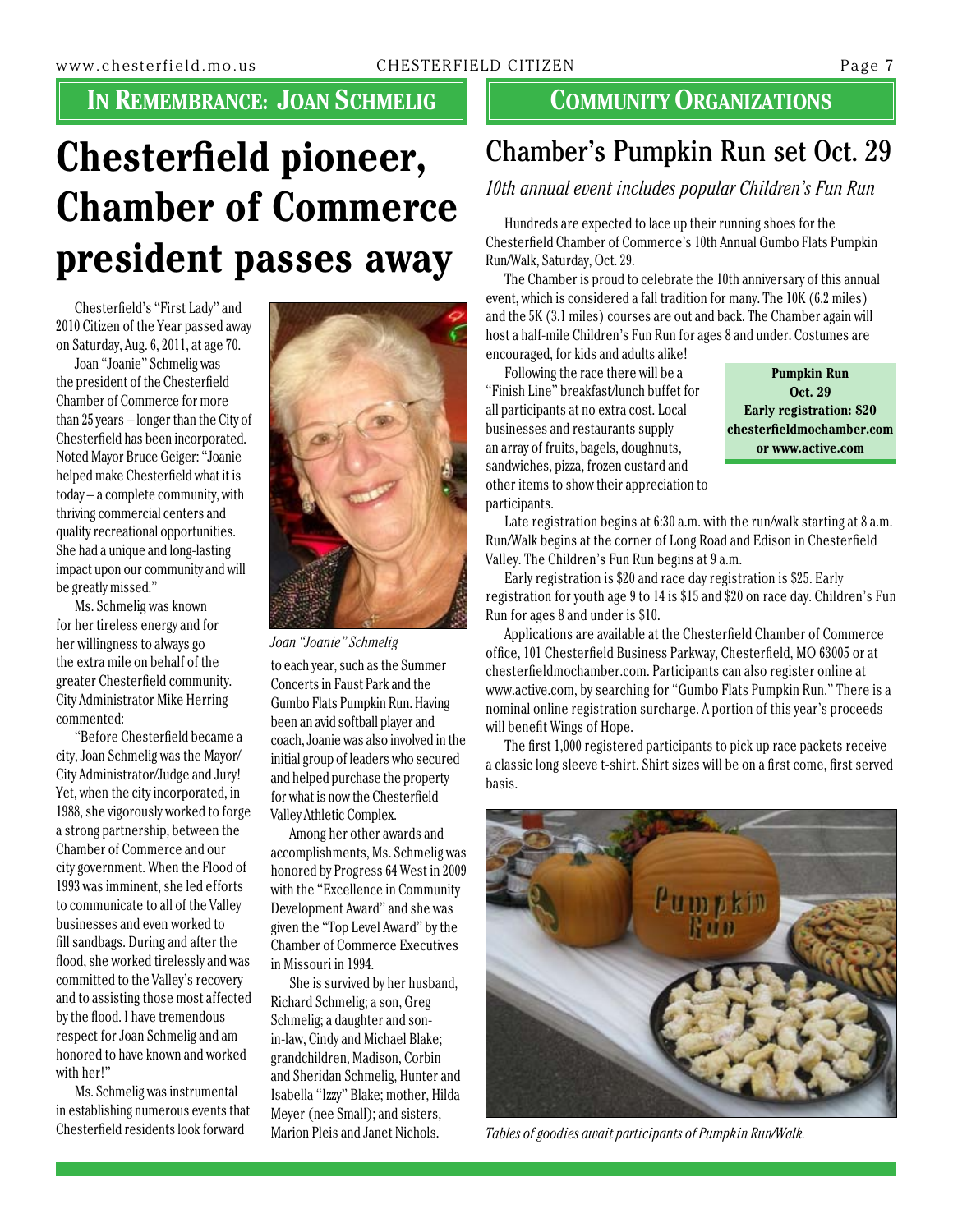# **Short Track Speedskating Championship scheduled for Chesterfield**

Some of the United States' top short track speed skaters are returning to Chesterfield.

The 2011 American Cup 1 Short Track Championship is scheduled Oct. 1-2 at the Hardee's Iceplex. The event will help select the U.S. men and women who will compete in the first four World Cup races and start their journeys to the 2014 Winter Olympics.

The competition in Chesterfield, sponsored by the Missouri Speedskating Association, is expected to feature the sport's biggest active names. Katherine Reutter of Champaign, IL, headlines the women's competition. Reutter is a five-time national champion, silver and bronze medalist at the 2010 Winter Olympic Games, 2011 World Cup Champion at 1000M and 1500M, and 2011 World Cup Champion at 1500M. She finished second overall at the 2011 World Championships.

Simon Cho and J.R. Celski will be competing on the men's side. Cho was a bronze medalist at the Vancouver Olympics and won the 2011 World Championship at 500M. Celski also won bronze in Vancouver, and was second in the 2009 World Championship.

Two and a half years ago, Chesterfield played host to the 2009 U.S. Short Track Championships, headlined by Reutter, who trained in St. Louis as a teenager, and eight-time Olympic medalist



*Katherine Reutter, an Olympic medalist from Champaign, IL., who trained in St. Louis as a teenager, is expected to headline the women's competition. Photo from www.KatherineReutter.com*



Apolo Anton Ohno.

The Missouri Speedskating Association (MOSA) is a non-profit organization that

is celebrating its 85th year of developing competitors. It has produced ten Olympic skaters, five Olympic medals and has placed

at least one skater on every U.S. Olympics team since 1968. MOSA has also produced 48 national champions and 11 North American champions.

**Speedskating Championship Oct. 1-2 Hardee's Iceplex**

For more information on the 2011 American Cup 1, contact Russ Owen at 314.504.6252, Hardee's Iceplex at 636.537.4200 or www.mospeedskating.org. Tickets are \$5 and can be purchased at the door.

Radio Disney MO Chip ID Night – Sept. 23 Pink in the Rink Cancer Awareness Night – Oct. 9 Halloween Spooktacular – Oct. 30





11/11/11 Night for USO – Nov. 11<br>11/11/11 Night for USO – Nov. 11 Friday Night Skate – Every Friday beginning Sept. 9, 7:30 p.m.

Hardee's Family Skate – 2-4 p.m. most Sundays

Learn to Skate Program – Tuesdays & Saturdays starting Sept. 6

The America's Cup Speedskating Championships – Oct, 1-2 Skate with Santa & Holiday Ice Show - Sunday Dec. 4

*For more details and schedule updates, visit www.HardeesIcePlex.com or contact Eric Finch at 636.537.4200.*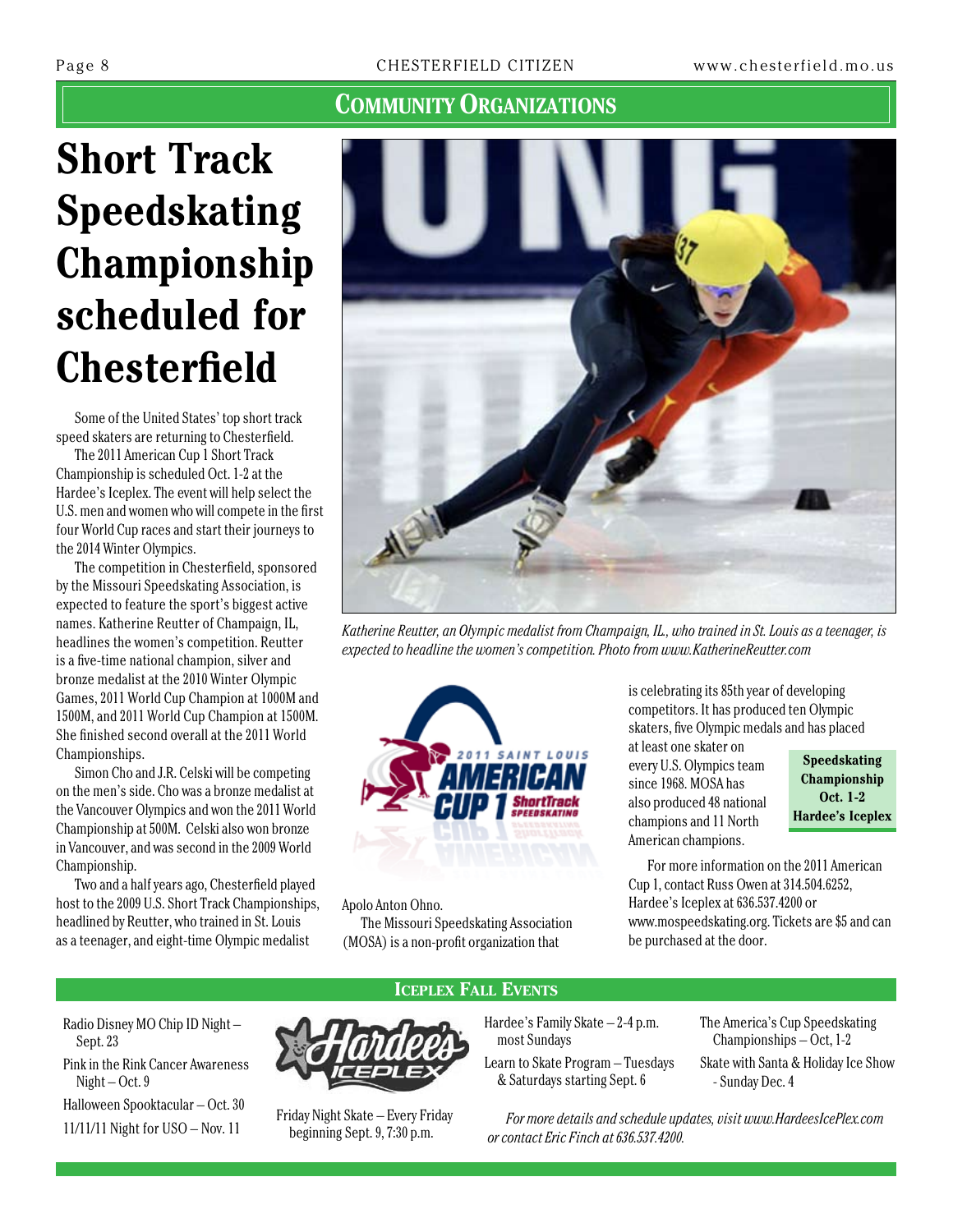# **Butterfly House seeks volunteers to help teach about butterflies**

# *Docents will work with preschool-eighth grade*

Help students discover the world of butterflies and insects. The Sophia M. Sachs Butterfly House seeks volunteer docents to teach structured programs to students in preschool-8th grade and to provide informal learning opportunities for visitors. No prior teaching experience is required.

Volunteers help students achieve a greater understanding of butterflies and their importance to the balance of life. Programs at the Butterfly House include classroom interactions

**To volunteer Contact Jessica Deering 636.530.0076, Ext 12 jessica.deering@mobot.org**

and time in the tropical conservatory, where more than 2,000 butterflies

take flight daily, and hundreds of chrysalides are displayed.

Docents must work at least one two-hour shift per week. A minimum commitment of one year is required. Classes are not scheduled during holiday breaks and summer vacation.

Training dates are to be determined. There is no charge to attend, but there is a fee for the volunteer shirt upon completion of training.

For more information or to register as a Butterfly House volunteer docent, call Jessica Deering at 636.530.0076, ext. 12, or email jessica. deering@mobot.org.

The Butterfly House <www.butterflyhouse. org> is located at 15193 Olive Blvd. in Faust Park and is an accredited member of the Association of Zoos & Aquariums and a division of the Missouri Botanical Garden.

#### **Butterfly House events**

**Sept. 17:** Naturally Crafty Saturday. Enhance your Butterfly House visit with a stop in the Lopata Learning Lab to create





*Donna Dupske (above), Butterfly House Educator, and a volunteer (left) teach youngsters and parents about butterflies. The organization is looking for additional volunteers to aid in the effort.*

handmade souvenirs to take home. This week, let nature inspire your work. Paint using plants, make pounded flower imprints and more. 10 a.m.-12:30 p.m. Included with Butterfly House admission.

**Sept. 25:** BUZZ: Monarch Tagging. One of

the greatest migrations is made by one of the smallest animals, the monarch butterfly. Find out about its life cycle and migration patterns and the tagging of live monarchs. For children ages 7 and older with their families. 11 a.m.-2 p.m. Included with Butterfly House admission.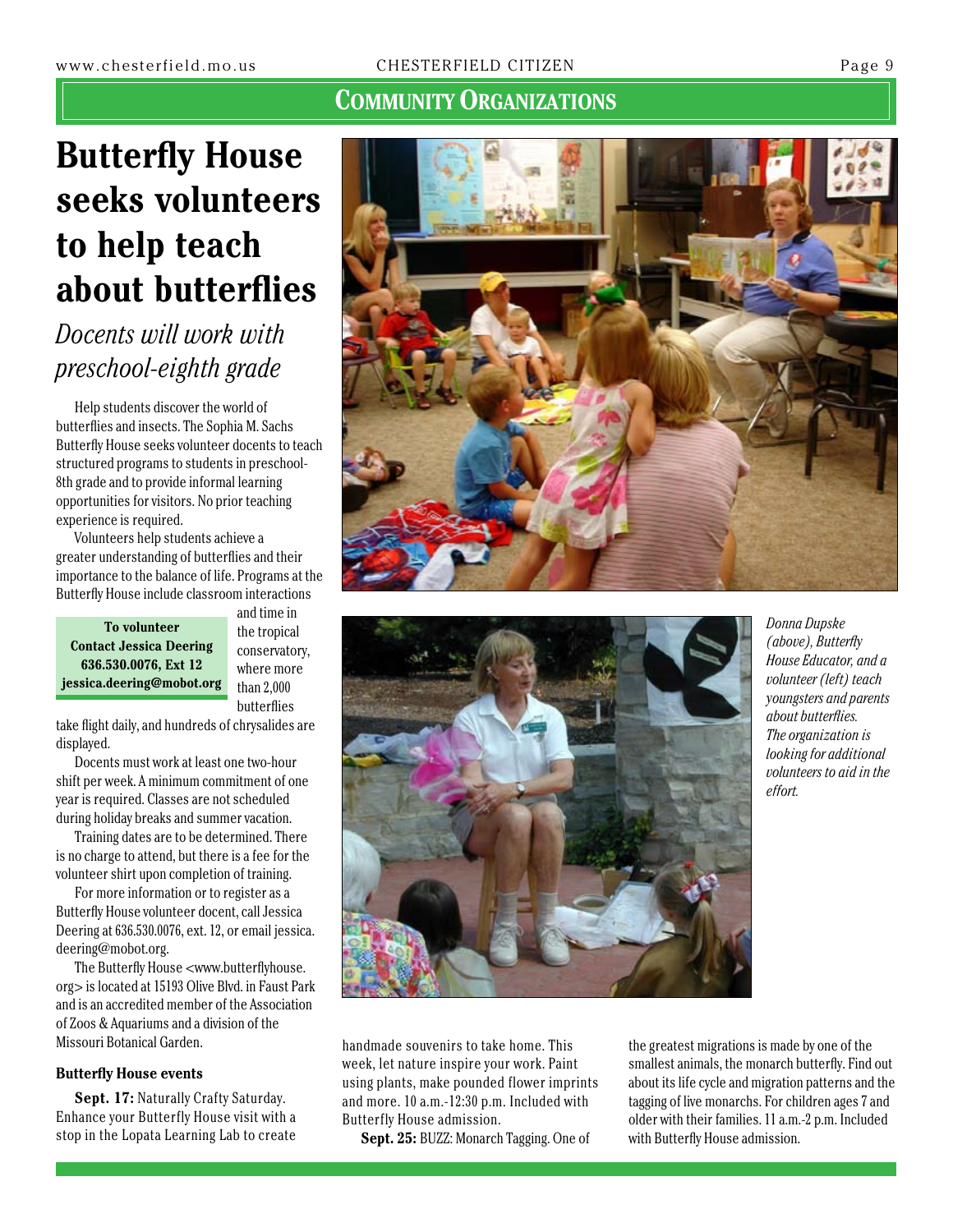

*Examples of corn silk art are among the exhibits at the Faust Park festival.*

# Folk and Fine Arts Festival highlights fall schedule of events at Faust Park

#### **Faust Folk and Fine Arts Festival**

*Sept. 24-25 – 10 a.m.-5 p.m.* This Chesterfield tradition merges fine art with folk art and historical activities.

Hay wagons offer free rides to both entrances, where period-dressed staff and artists demonstrate traditional skills in blacksmithing, pottery firing, spinning, doll making, needlepoint, and more. In addition, favorite juried artists will be on site to offer original fine arts and crafts in oil, acrylics, water color, sculpture, wood, leather, jewelry and more.

free rides! Live music and refreshments are available. Admission is \$5.

#### **History Hayrides at Faust Park**

*Oct. 14-15 – 6, 7 and 8 p.m.* Take a 40-minute hay wagon ride around the highlights of Faust Park after dark. After circling the park, wagons continue to the 19th-century homes of the Historic Village, where tours, stories, and refreshments are waiting inside many of the homes. There will also be live music and a bonfire to warm your tootsies! Reserve your place by calling Faust Park or the County Parks reservation line at 314.615.4386. Admission is \$10.

The St. Louis Carousel offers

# Ferraris, Jaguars roar into Kemp Auto Museum for fall shows

#### **Ferrari Auto Show**

*Sept. 11, 10 a.m.-3 p.m.* Enjoy vintage and new Ferraris in a relaxed setting featuring drinks and outdoor fare at the Kemp Auto Museum. This show is a must-see for auto-history and culture buffs everywhere. After the show, the fun continues inside the museum. Visit the museum's display featuring Mercedes-Benz and other award-winning cars on loan from collectors.

#### **Jaguar Auto Show**

*Oct. 8, 10 a.m.-3 p.m.* Join the Jaguar Association of Greater St. Louis for its Annual Concours d' Elegance, featuring more than 60 cars from the early 1930s to present.

Many have been meticulously restored and appear as if they had just rolled off the assembly line at Brown's Lane in the United Kingdom.

*Automobile enthusiasts check out the upscale wheels at a previous Ferrari show at the Kemp Auto Museum.*



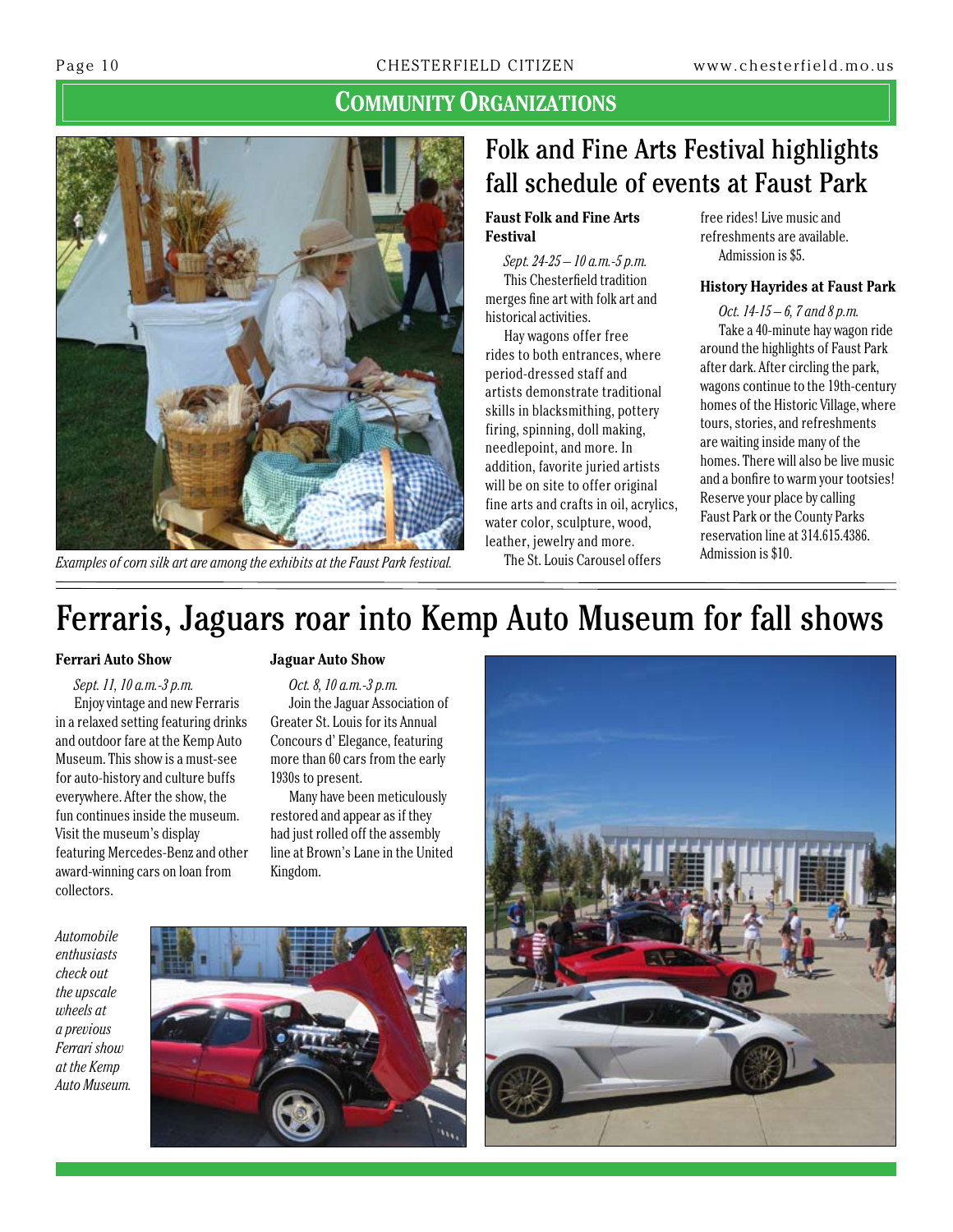# Chesterfield Arts features Venice photos, 'Rogue-to-Vogue' fashions

*444 Chesterfield Center, Suite 130 Gallery Hours: Tuesday-Friday, 10 a.m.-5 p.m. Saturday 10 a.m.-4 p.m. For more information, visit www. chesterfieldarts.org or call 636.519.1955.*

#### **Colors of Venice – Sept. 9-11**

Be whisked away to gorgeous Venice, Italy, during this three-day benefit/exhibit to raise money for visual arts programming at Chesterfield Arts. The show features the work of ten area photographers from a photo workshop trip to Venice with curator Stewart Halperin. Fine wine, fine appetizers, fine Italian music and fine art – all in the intimate setting of The Gallery at Chesterfield Arts. Free and open to the public.

Opening reception: Friday, Sept. 9, 6-9 p.m.

#### **Rogue to Vogue: Fashion Reinvented – Sept. 16-Nov. 5**

This juried exhibition showcases a collection of stylish couture assembled from peculiar materials. Coffee filter dresses, hats made of bubble wrap, and much more have inspired this one-of-a-kind exhibit. Visit web site to submit for entry into this exhibition. The exhibit is part of the Biennial Innovations in Textiles 9.

Free and open to the public. Opening reception: Friday, Sept. 16, 6-8 p.m.

#### **6th Annual Elementary Art Showcase and Collaborative Project – Nov. 10-Dec. 10**

Exhibit features area private, parochial, public and home school students from grades K-5. Free and open to the public.

Opening reception: Friday, Nov. 10, 5-7 p.m.

#### **River Valley Author Series – Starting Sept. 14, 7-8:30 p.m.**

This series will feature authors discussing their books in the casual setting of The Gallery at Chesterfield Arts.



*Above, Stewart Halperin, along with 12 local photographers, present "Colors of Venice," featuring work from their recent trip. A color version, along with other photos in this newsletter, is online at the City's web site. Right, the Rogue to Vogue exhibit includes this dress made of coffee filters by Annie Spiller. Photo by Greg Barth.*

These entertaining, energetic and down-to-earth authors share life lessons and their publishing success with plenty of time for Q & A. River Valley Author Series is held the second Wednesday of every month, and admission is free.

#### **Art Education**

Fall classes begin Sept. 19.

Whatever your skill level or age, expand your artistic horizons with visual arts classes in mediums such as painting, drawing, pottery, and sculpture. Also, try one of our exciting workshops for a creative taste of something new. For a complete list of classes, workshops and fees, or to register, visit web site or call the gallery.



## St. Louis Civic Orchestra opens 62nd season featuring work of Brahms, Boccherini

The St. Louis Civic Orchestra is gearing up for its 62nd season this fall, and the community is invited to share in the cultural excellence of Chesterfield and West County. The SLCO offers access to high quality, affordable music for people of all ages.

Concerts are held at 8 p.m. at

the William D. Purser Center on the campus of the Logan College of Chiropractic in Chesterfield. Tickets are \$10 for adults, \$5 for children/seniors. Visit www. stlouiscivicorchestra.org to purchase tickets and learn more about SLCO musicians and the 2011- 12 season. Performances include:

**Oct. 29 –** Brahms' First Symphony, and Boccherini's Cello Concerto, featuring SLCO cellist Alvin McCall as soloist

**Dec. 10 –** Prokofiev's Peter and the Wolf, a family favorite narrated by the Honorable Justice Steven N. Limbaugh, Jr. and featuring the Kramer Marionettes, as well as

traditional holiday favorites **Feb. 18 –** Dvorak's Ninth Symphony "New World," and Ewazen's Shadow Catcher for Brass Quintet and Orchestra

**April 14 –** Sibelius' Second Symphony, and The Florence Frager Young Artist Concerto Competition Winner